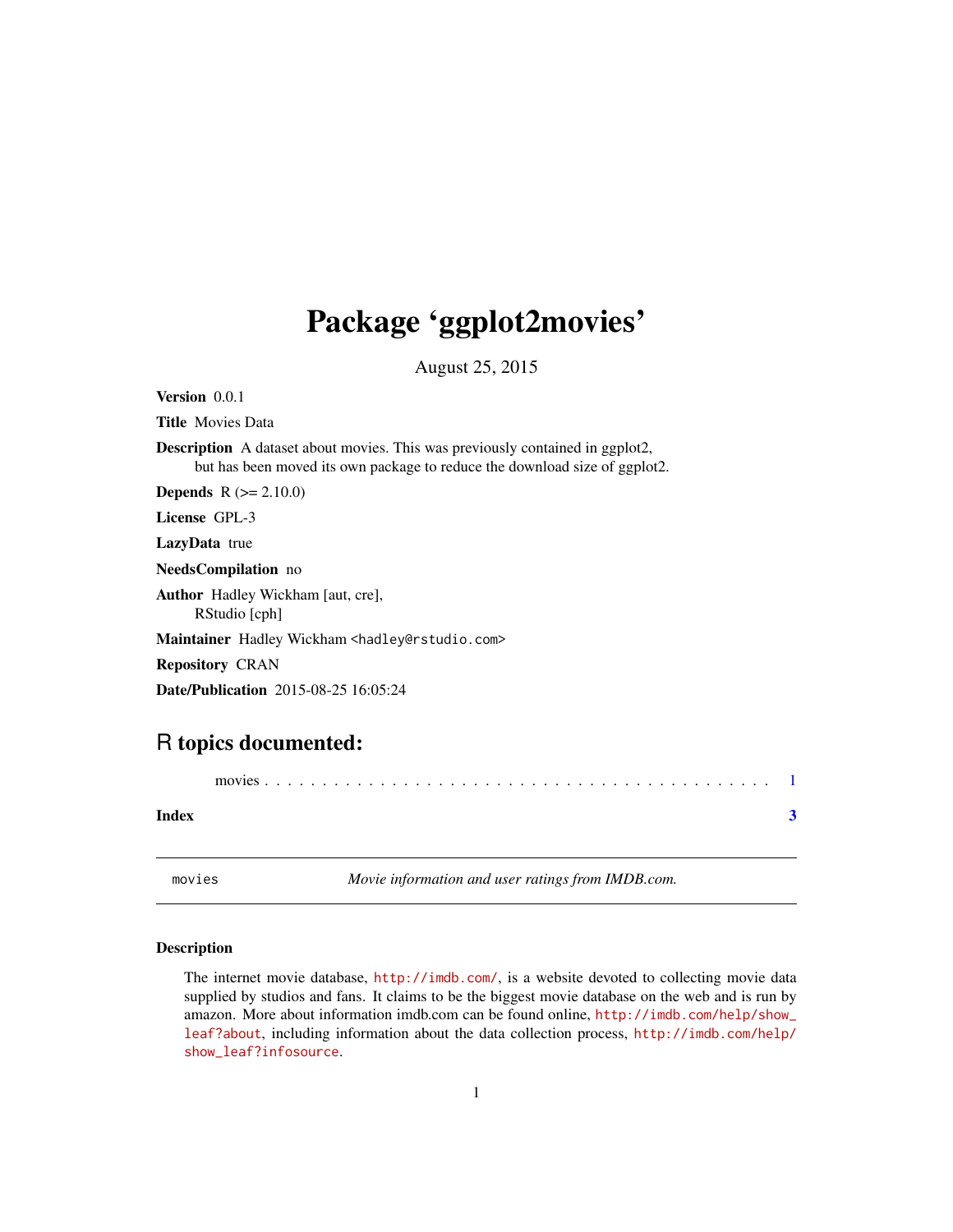#### 2 movies and  $\sim$  movies and  $\sim$  movies and  $\sim$  movies and  $\sim$  movies and  $\sim$  movies and  $\sim$  movies and  $\sim$  movies and  $\sim$  movies and  $\sim$  movies and  $\sim$  movies and  $\sim$  movies and  $\sim$  movies and  $\sim$  movies and

#### Usage

movies

#### Format

A data frame with 28819 rows and 24 variables

- title. Title of the movie.
- year. Year of release.
- budget. Total budget (if known) in US dollars
- length. Length in minutes.
- rating. Average IMDB user rating.
- votes. Number of IMDB users who rated this movie.
- r1-10. Multiplying by ten gives percentile (to nearest 10%) of users who rated this movie a 1.
- mpaa. MPAA rating.
- action, animation, comedy, drama, documentary, romance, short. Binary variables representing if movie was classified as belonging to that genre.

#### Details

Movies were selected for inclusion if they had a known length and had been rated by at least one imdb user.

#### References

<http://had.co.nz/data/movies/>

#### Examples

dim(movies) head(movies)